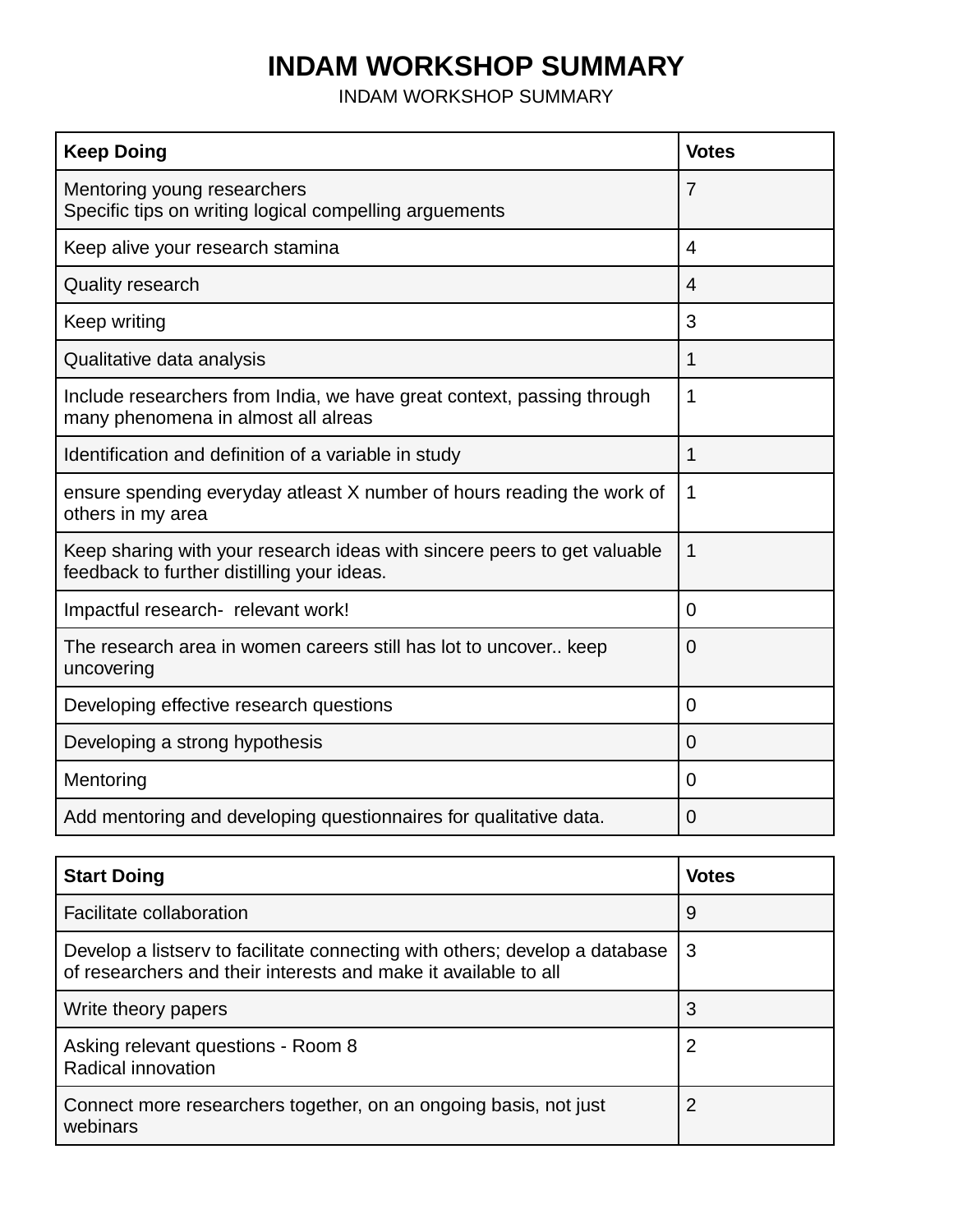| Read a list of Journals - Room 1                                   |        |
|--------------------------------------------------------------------|--------|
| Asking high quality questions                                      |        |
| More field work                                                    |        |
| Figuring out the gaps in the women career outcomes                 |        |
| implement what is learnt from today's session in my upcoming paper |        |
| Workshop to review the - Self Review                               | $\cup$ |
| Questionnaires making for variables                                |        |

| <b>Stop Doing</b>                                                                                | <b>Votes</b> |
|--------------------------------------------------------------------------------------------------|--------------|
| Concentrate only on data and method                                                              | 4            |
| Stop being a 'perfectionist' and continue working on your research topic.                        |              |
| Stop finding challenges and discover opportunities                                               |              |
| Repetitive research adding no new value                                                          |              |
| Same old IV DV Moderator Mediatorthe world has changed and our<br>research needs to reflect that | 0            |
| start doing field work in addition to theoretical studies                                        |              |
| Unneccesary imporatnce to quantitative studies                                                   | Ő            |

| Less of                                                                                | <b>Votes</b> |
|----------------------------------------------------------------------------------------|--------------|
| Speak about what you want from a potential responder, rather share<br>'WIIFT', Room 14 |              |

| More of                                                                                                         | <b>Votes</b>   |
|-----------------------------------------------------------------------------------------------------------------|----------------|
| Radical Innovation + Interdiscipk - Room 8                                                                      | 3              |
| Challenges for Data Collection - Room 14                                                                        | $\overline{2}$ |
| Webinars on a specific research topic eg finding a gap.                                                         | $\overline{2}$ |
| Webinar on methods                                                                                              | 2              |
| Bring in more perspectives from sociology and psychology into<br>mainstream economics based management research |                |
| More about conflict based study                                                                                 | 0              |
| Read the academic literature; write on a regular basis.                                                         | O              |
| More reading for better writing                                                                                 | O              |